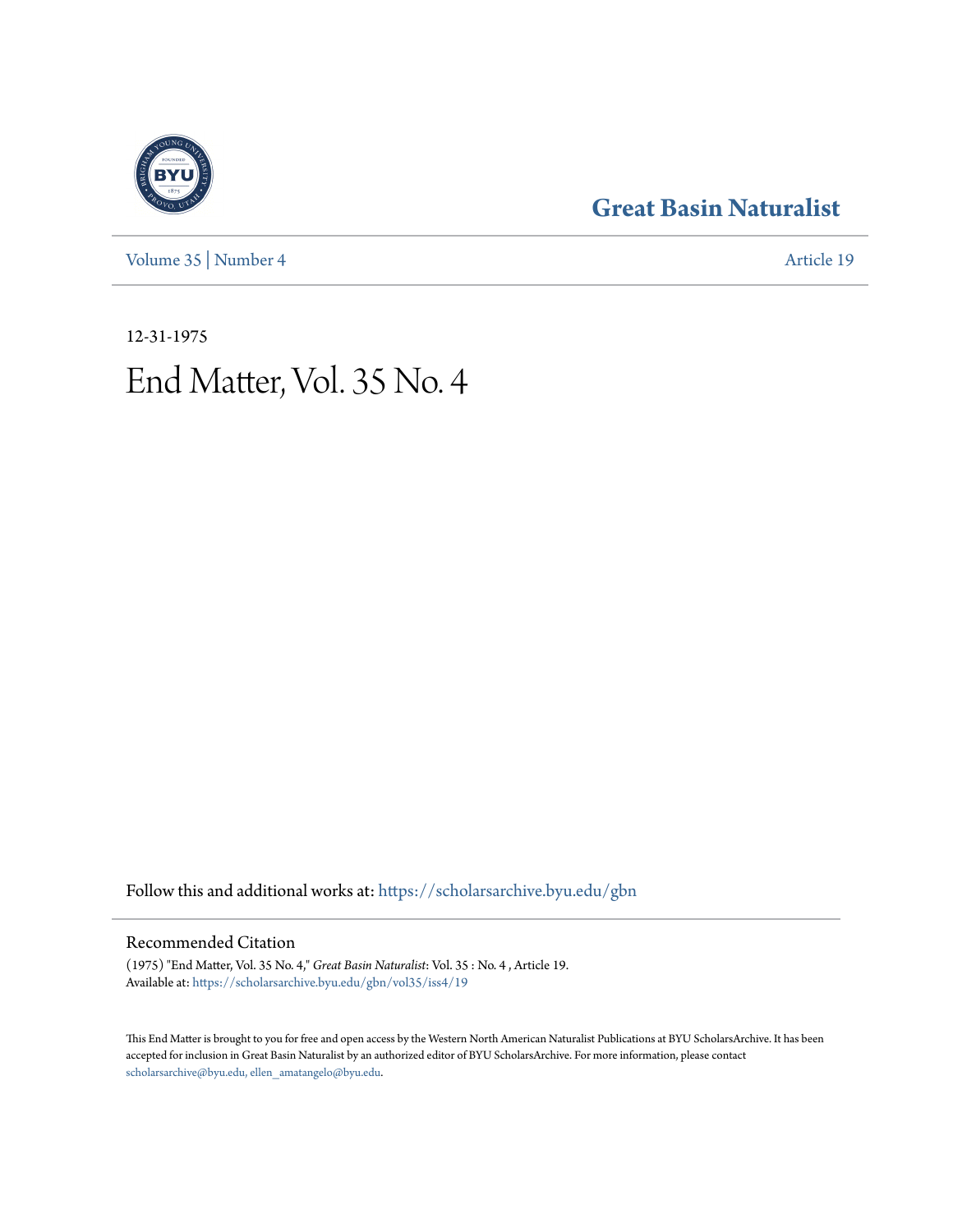#### NOTICE TO CONTRIBUTORS

Original manuscripts in English pertaining to the biological natural history of western North America and intended for publication in the *Great Basin Naturalist*<br>should be directed to Brigham Young University, Stephen L. Wood, Editor, *Great*<br>*Basin Naturalist*, Provo, Utah 84602.

Manuscripts. Two copies are required, typewritten, double spaced throughout on one side of the paper, with margins of at least one inch on all sides. Use <sup>a</sup> recent issue of this journal as a format, and the Council of Biological Editors Style Manual, Third  $Editor'$  (AIBS, 1972) in preparing the manuscript. An abstract, about 3 percent as long as the text, but not exceeding 200 words, and written in accordance with Biological Abstract guidelines, should precede the introductory paragraph of each article. Authors may recommend one or two reviewers of their article.

Illustrations and Tables. All illustrations and tables should be made with a view toward having them appear within the limits of the printed page. Illustrations that form a part of an article should accompany the manuscript. Illustrations should be<br>prepared for reduction by the printer to either a single-column (2% inches) or doublecolumn (5 $\frac{1}{2}$  inches) width, with the length not exceeding  $7\frac{1}{2}$  inches.

Costs Borne by Contributor. Authors should be prepared to contribute \$10 per printed page toward publication of their article (in addition to reprint costs). No reprints are furnished free of charge. A price list for reprints and an order form are sent with the proof.

#### Reprint Schedule of the Great Basin Naturalist

|            | 2pp.         | $4$ pp. | 6pp.            | $8$ pp. | $10DD$ . | $12$ pp. | Each       |
|------------|--------------|---------|-----------------|---------|----------|----------|------------|
| 100 copies | \$20         | \$23    | \$26            | \$29    | \$32     | \$35     | Additional |
| 200 copies | $26^{\circ}$ | 99      | 32 <sup>2</sup> | 35/     | 38       |          | 2pp.       |
| 300 copies | $32-1$       | 35.     | 38              | 41      | 44       |          | \$3        |